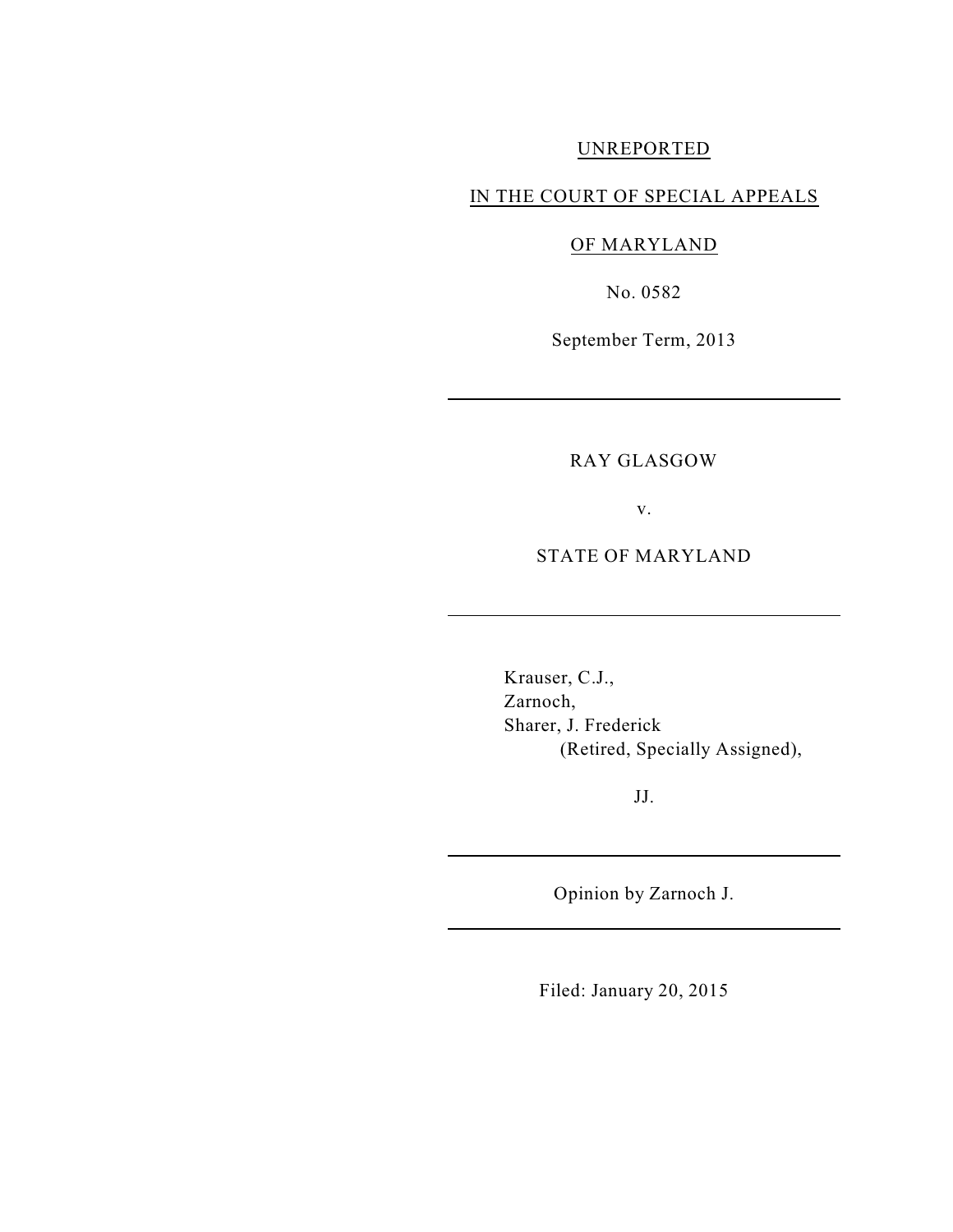Appellant, Ray Glasgow, was convicted of second-degree burglary, fourth-degree burglary, possession of burglar's tools, theft, and malicious destruction of property in the Circuit Court for Baltimore City. Prior to trial, he moved to dismiss based on speedy trial grounds. Appellant, *pro se*, also objected to being identified by witnesses during the motion hearing. These motions were denied. He presents three questions for our review, which we quote:

- 1. Did the trial court err in not granting Appellant's motion to dismiss for violation of his constitutionally protected right to a speedy trial?
- 2. Did the trial court err in denying Appellant's request to suppress the incourt identification?
- 3. Did the trial court err when it failed to address Appellant's implicit pretrial request to dismiss counsel?

For the reasons set forth below, we affirm.

## **FACTUAL AND PROCEDURAL BACKGROUND**

Around 4:00 a.m. on July 13, 2011, Anthony Jobst, a retired police officer, observed Appellant crawling out of the shattered broken glass door of Metro Cleaners on North Charles Street in Baltimore City. Appellant was wearing all black and carrying a black back pack at the time Jobst observed him. Jobst followed Appellant in his truck as he walked away from the cleaners, and simultaneously called 911 on his cell phone. As Jobst followed, Appellant walked east on Lafayette Street to a Hess filling station. Appellant was out of Jobst's sight for approximately eight seconds as he followed.

Officer Brian Burke arrived at the scene about a minute after Appellant did, pulling directly in front of Jobst's vehicle, which was parked at the corner of Lafayette and Charles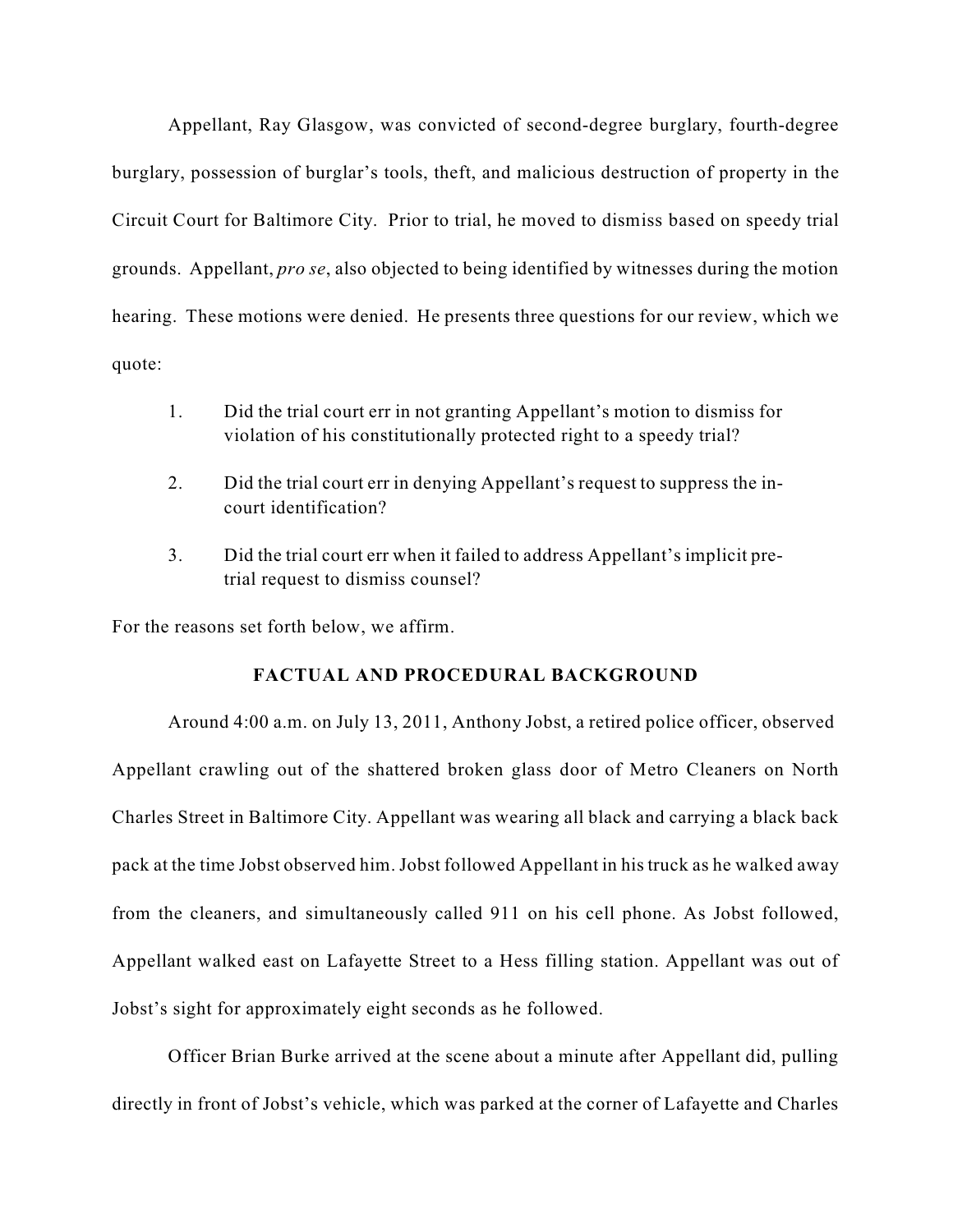Streets. Jobst identified Appellant to Officer Burke as the man he had seen exiting Metro Cleaners, pointing out broken glass present on Appellant's shirt. Believing a crime occurred, Officer Burke placed Appellant under arrest.

In a search incident to arrest, Officer Burke recovered a wrench, hammer, chisel, drill bit, wire cutters, \$248.00 in rolled coins, and \$130.81 in paper currency from Appellant's person and back pack.

One of Appellant's finger prints was recovered from a broken piece of metal which appeared to come from Metro Cleaners' front door.

Prior to trial, Appellant moved to suppress the fruits of Officer Burke's search of his person and back pack as his arrest was not supported by probable cause. Both Jobst and Officer Burke testified on this issue, and the motion was denied.<sup>1</sup> Appellant then moved to dismiss for violation of his right to a speedy trial, which was also denied.

#### **DISCUSSION**

#### **I.**

Appellant first contends that the trial court erred in denying his motion to dismiss based on his constitutional right to a speedy trial. Specifically, he alleges that the nineteenmonth gap between arraignment and trial was sufficient to demonstrate that the State deprived him of his right to a speedy trial. The State asserts that, based on the factors

<sup>&</sup>lt;sup>1</sup>This issue was not raised in this appeal.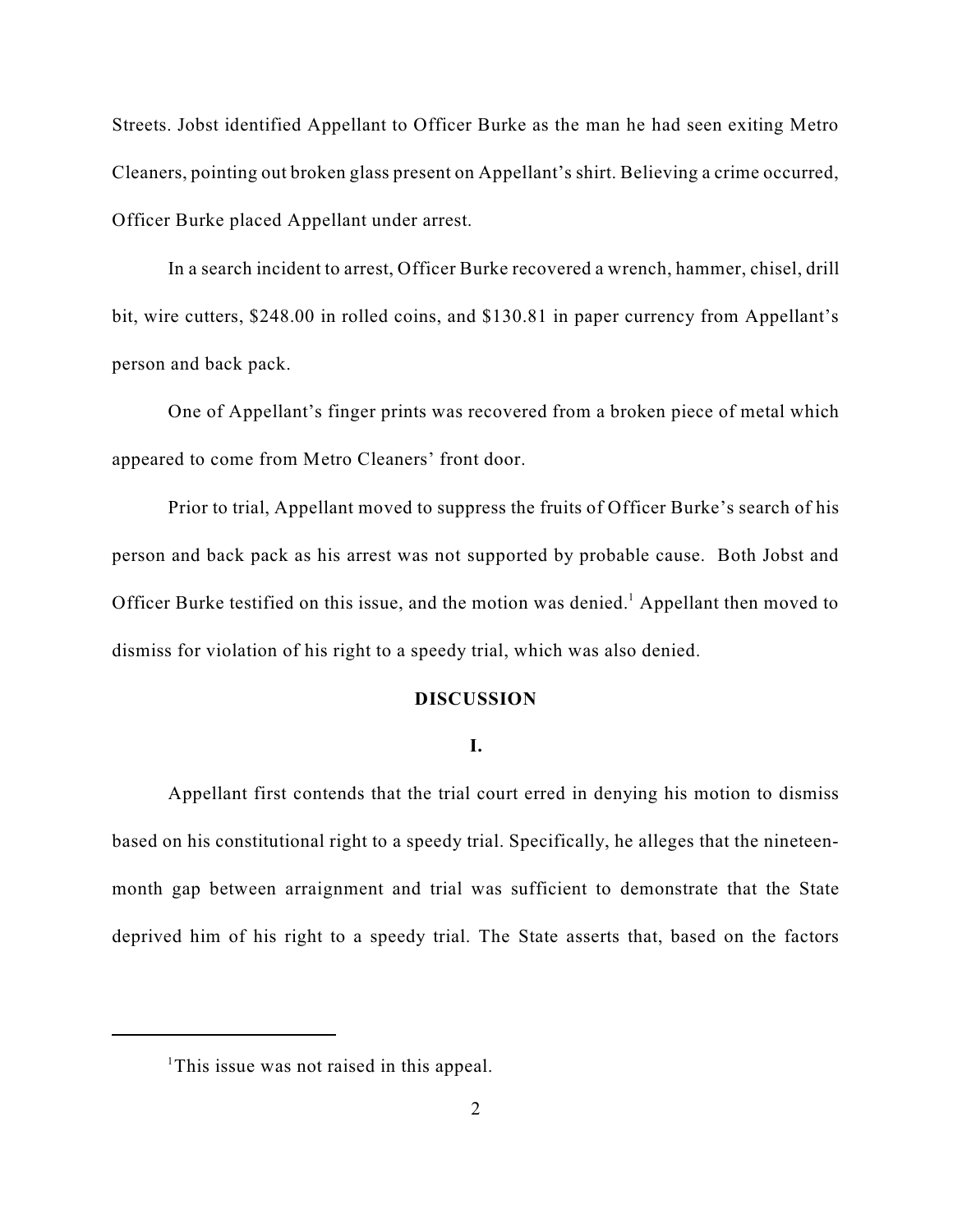announced in *Barker v. Wingo*, 470 U.S. 514 (1972), the court properly denied Appellant's motion to dismiss.

The constitutional right to a speedy trial is "separate and distinct" from the right enforced by *State v. Hicks*, 285 Md. 310 (1979) and its progeny. *See Marks v. State*, 84 Md. App. 269, 281 (1990). *See also Dalton v. State*, 87 Md. App. 673, 681-82 (1991).

The Sixth Amendment to the United States Constitution provides that "[i]n all criminal prosecutions, the accused shall enjoy the right to a speedy and public trial." This right is also guaranteed by Article 21 of the Maryland Declaration of Rights. $^2$  With respect to the Sixth Amendment guarantee, the Supreme Court has observed:

The Sixth Amendment right to a speedy trial is . . . not primarily intended to prevent prejudice to the defense caused by passage of time; that interest is protected primarily by the Due Process Clause and by statutes of limitations. The speedy trial guarantee is designed to minimize the possibility of lengthy incarceration prior to trial, to reduce the lesser, but nevertheless substantial, impairment of liberty imposed on an accused while released on bail, and to shorten the disruption of life caused by arrest and the presence of unresolved criminal charges.

 $2$  Article 21 of the Maryland Declaration of Rights provides:

That in all criminal prosecutions, every man hath a right to be informed of the accusation against him; to have a copy of the indictment, or charge, in due time (if required) to prepare for his defence; to be allowed counsel; to be confronted with the witnesses against him; to have process for his witnesses; to examine the witnesses for and against him on oath; and to a speedy trial by an impartial jury, without whose unanimous consent he ought not to be found guilty.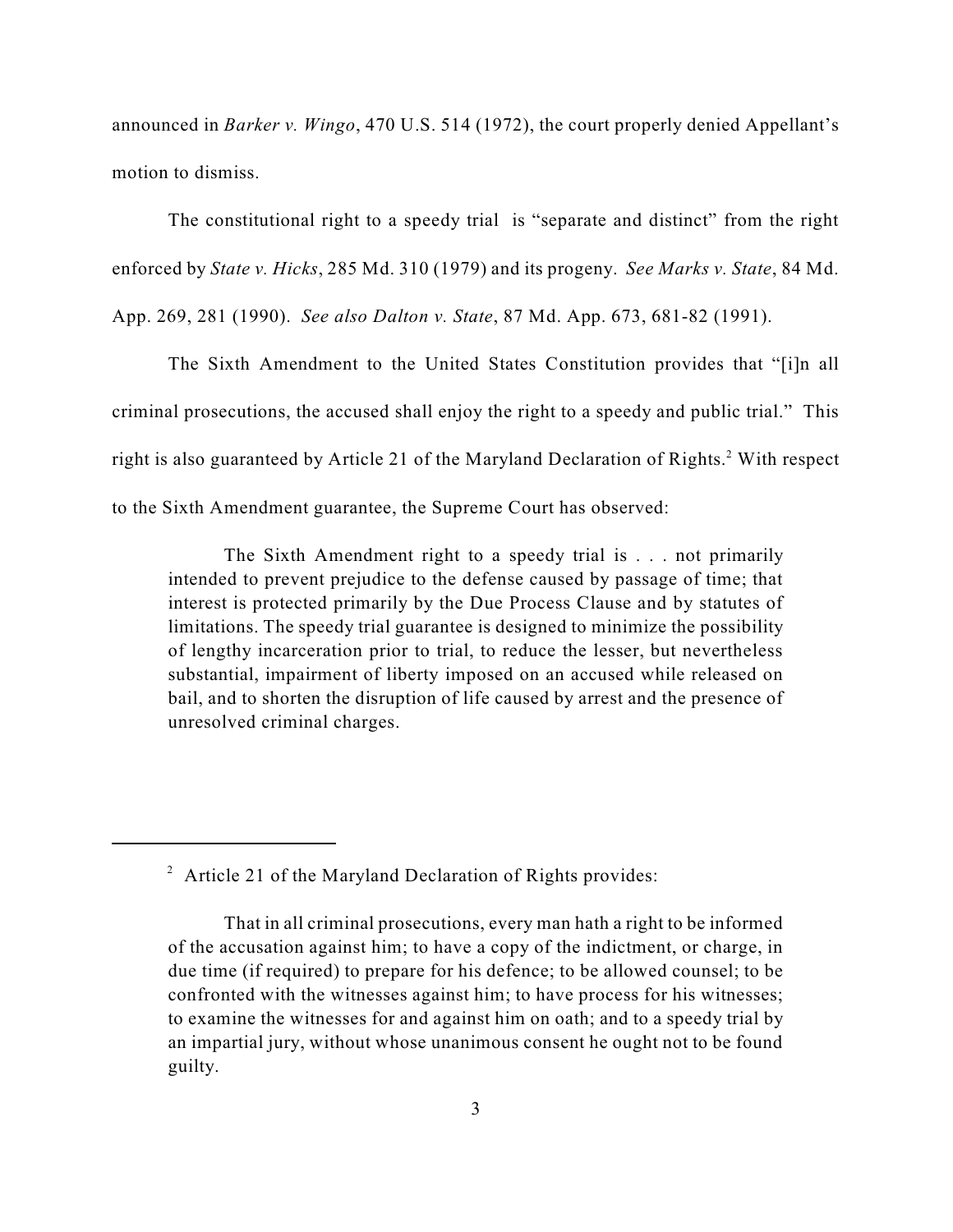*United States v. MacDonald*, 456 U.S. 1, 8 (1982). *See Smith v. Hooey*, 393 U.S. 374, 377- 79 (1969).

We review the trial court's denial of Appellant's motion to dismiss on speedy trial grounds by conducting a *de novo* constitutional analysis. *Glover v. State*, 368 Md. 211, 220 (2002). *See Jules v. State*, 171 Md. App. 458, 481-82 (2006). This inquiry is tied to the specific facts of each case, and so "the review of a speedy trial motion should be 'practical, not illusionary, realistic, not theoretical, and tightly prescribed, not reaching beyond the peculiar facts of the particular case.'" *Brown v. State*, 153 Md. App. 544, 556 (2003) (quoting *State v. Bailey*, 319 Md. 392, 415 (1990)).

The determination as to whether a defendant's speedy trial right has not been violated is generally made in light of a balancing test articulated by the United States Supreme Court in *Barker v. Wingo*, 407 U.S. 514 (1972). Maryland courts have "consistently applied the four factor balancing test" set forth in *Barker*. *State v. Kanneh*, 403 Md. 678, 687 (2008). The *Barker* analysis was described as follows by the Court of Appeals:

"'When the [pre-trial] delay is of a sufficient length, it becomes "presumptively prejudicial," thereby triggering a "balancing test [which] necessarily compels courts to approach speedy trial cases on an *ad hoc* basis."' *Brady v. State*, 288 Md. 61, 65 (1980), quoting *Barker*, 407 U.S. at 530 at 116- 117. The factors to be weighed are '[l]ength of delay, the reason for the delay, the defendant's assertion of his right, and prejudice to the defendant.' *Barker*, 407 U.S. at 530, 92 S. Ct. at 2192, 33 L. Ed. 2d at 117. Because whether a period is presumptively prejudicial, or not, depends upon the length of a pretrial delay, the first factor 'is to some extent a triggering mechanism. Until there is some delay which is presumptively prejudicial, there is no necessity for inquiry into the other factors that go into the balance.' *Id.* And this factor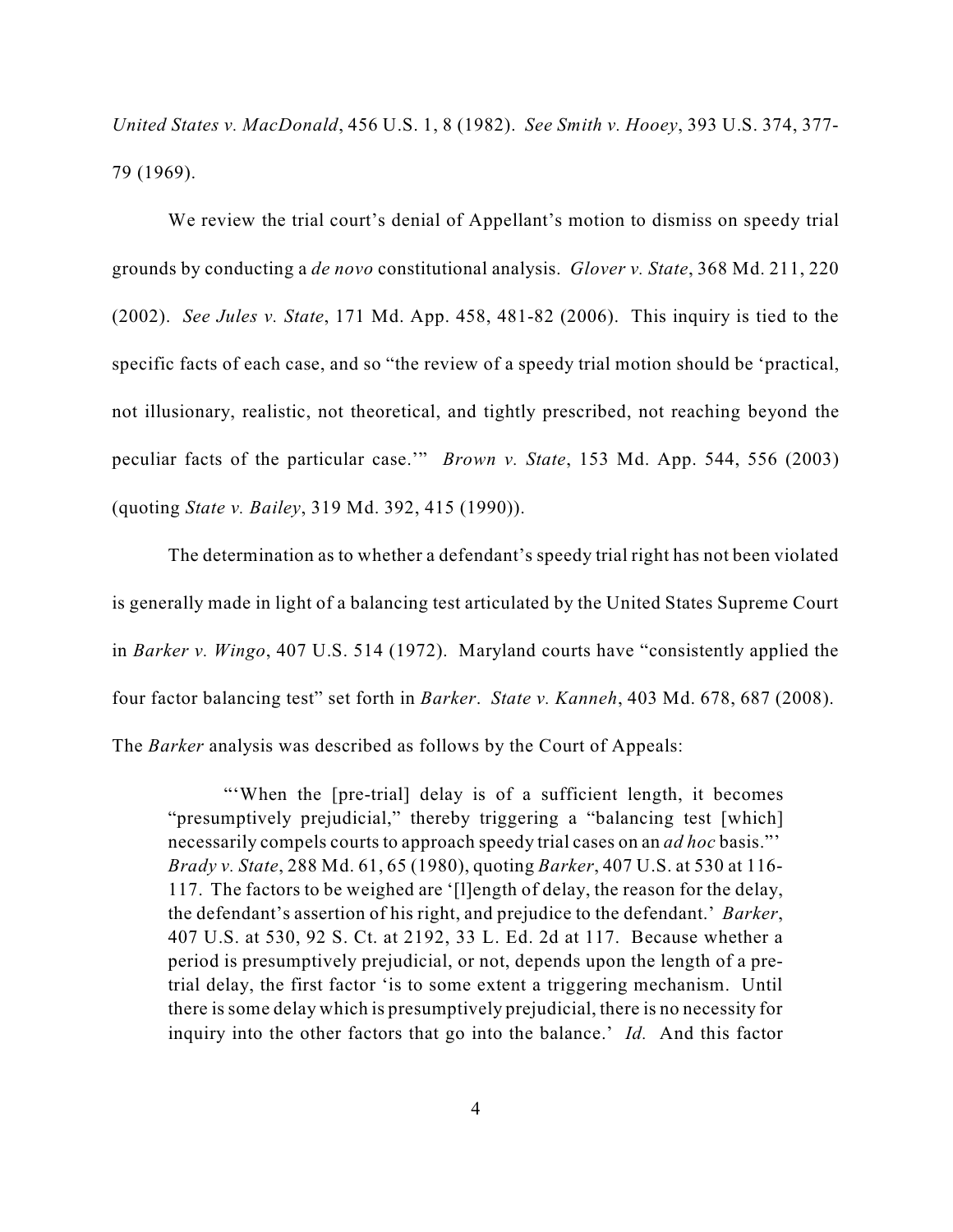cannot be applied until it is determined from what point the period of delay is measured. *State v. Bailey*, 319 Md. 392, 410, 572 A.2d 544, 552 (1990)."

*Divver*, 356 Md. at 388. The *Barker* factors cited above make up a "non-exclusive list[.]"

*Brady v. State*, 291 Md. 261, 264-65 (1981). Not one of them is, by itself, "a necessary or

sufficient condition to the finding of a deprivation of the right of speedy trial." *Barker*, 407

U.S. at 533. *See Kanneh*, 403 Md. at 688.

We will apply each of the *Barker* factors as they relate to this case.

*Length of Delay and Reason for Delay*

The initial *Barker* factor, length of delay:

is actually a double enquiry. Simply to trigger a speedy trial analysis, an accused must allege that the interval between accusation and trial has crossed the threshold dividing ordinary from "presumptively prejudicial" delay . . . since, by definition, he cannot complain that the government has denied him a "speedy" trial if it has, in fact, prosecuted his case with customary promptness. If the accused makes this showing, the court must then consider, as one factor among several, the extent to which the delay stretches beyond the bare minimum needed to trigger judicial examination of the claim.

*Doggett v. U.S.*, 505 U.S. 647, 651-52 (1992). *See State v. Bailey*, 319 Md. at 410 (Unless

delay is presumptively prejudicial, there is no further need to inquire into other *Barker* factors) (Citation omitted). Appellant was arrested on July 13, 2011, thus beginning the *Barker* clock. His trial began on February 19, 2013. The interval between the two dates was one year, seven months, and six days (587 days). The court properly found that the length of this delay was of constitutional dimension. *State v. Ruben*, 127 Md. App. 430, 440 (1999) (Eleven month delay is sufficient to trigger *Barker* analysis). There were nine separate dates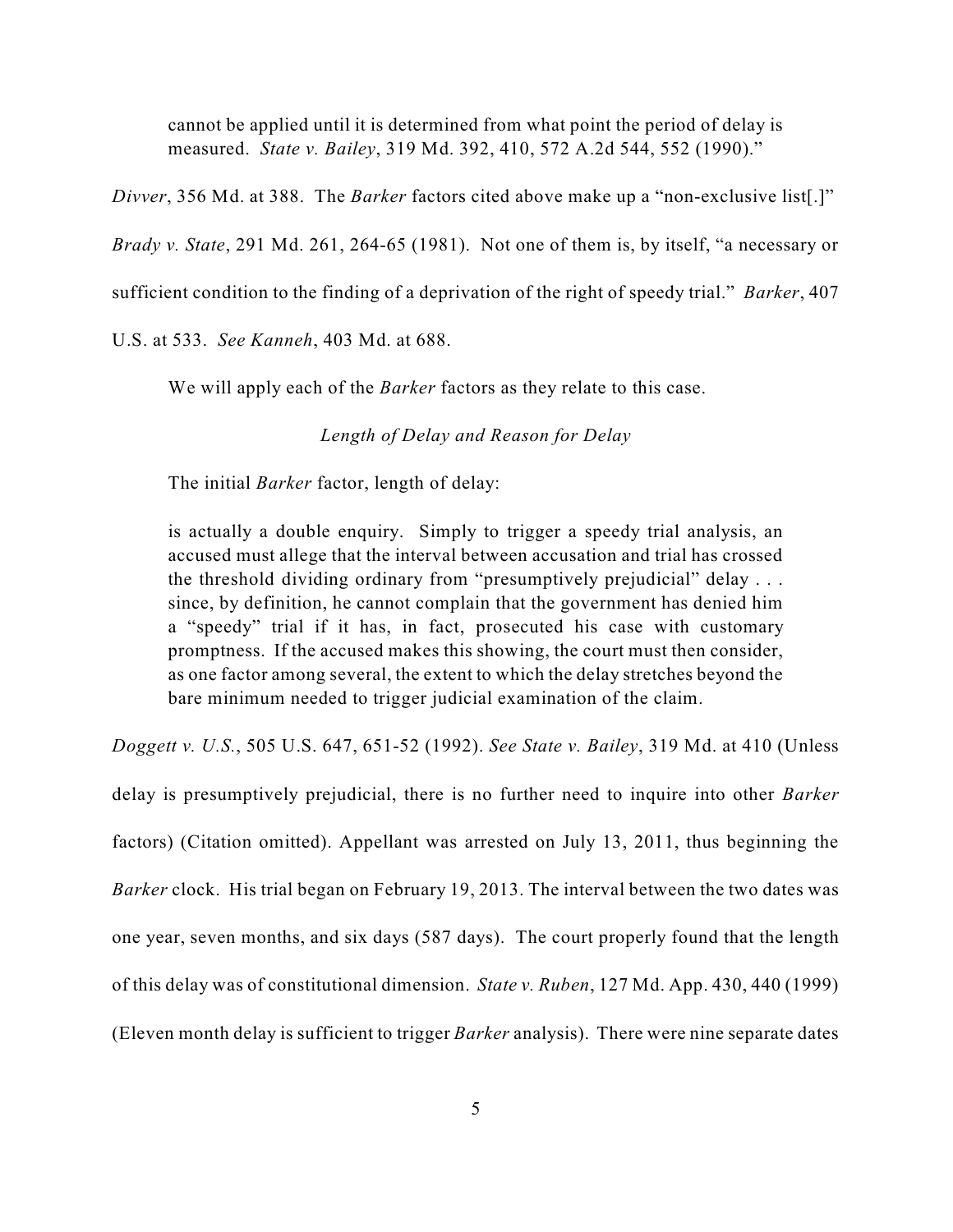where this matter was postponed. We examine each to determine the party responsible for the delay and the underlying cause for each delay.

On November 21, 2011, the initial trial date, the State requested a postponement as it awaited lab results it needed to prove its case. The 74-day delay between that date and the next trial date of February 3, 2012 is charged to the State.

On February 3, 2012, the State again requested postponement because it had recently received fingerprint evidence that it had disclosed to Appellant. However, the evidence was not disclosed to Appellant thirty days before trial, as required by Maryland Rule 4-263(h). The 42-day delay between this date and the subsequent date of March 16, 2012 is charged to the State.

On March  $16$ ,  $2012$ ,<sup>3</sup> the State requested and was granted a postponement to tend to a family emergency. The delay between this date and the subsequent date of April 27, 2012 is charged to the State.

On April 27, 2012, Appellant requested a postponement to evaluate a plea deal and its affect on a potential violation of probation with another judge. The 55-day delay between this date and the next date of June 21, 2012 should be charged to Appellant.

On June 21, 2012, there was no courtroom available to try the case, so trial was rescheduled to August 14, 2012. This 54-day delay is charged to the State, because it is

 $3$ No transcript of this proceeding exists, however neither party disputed the facts that occurred.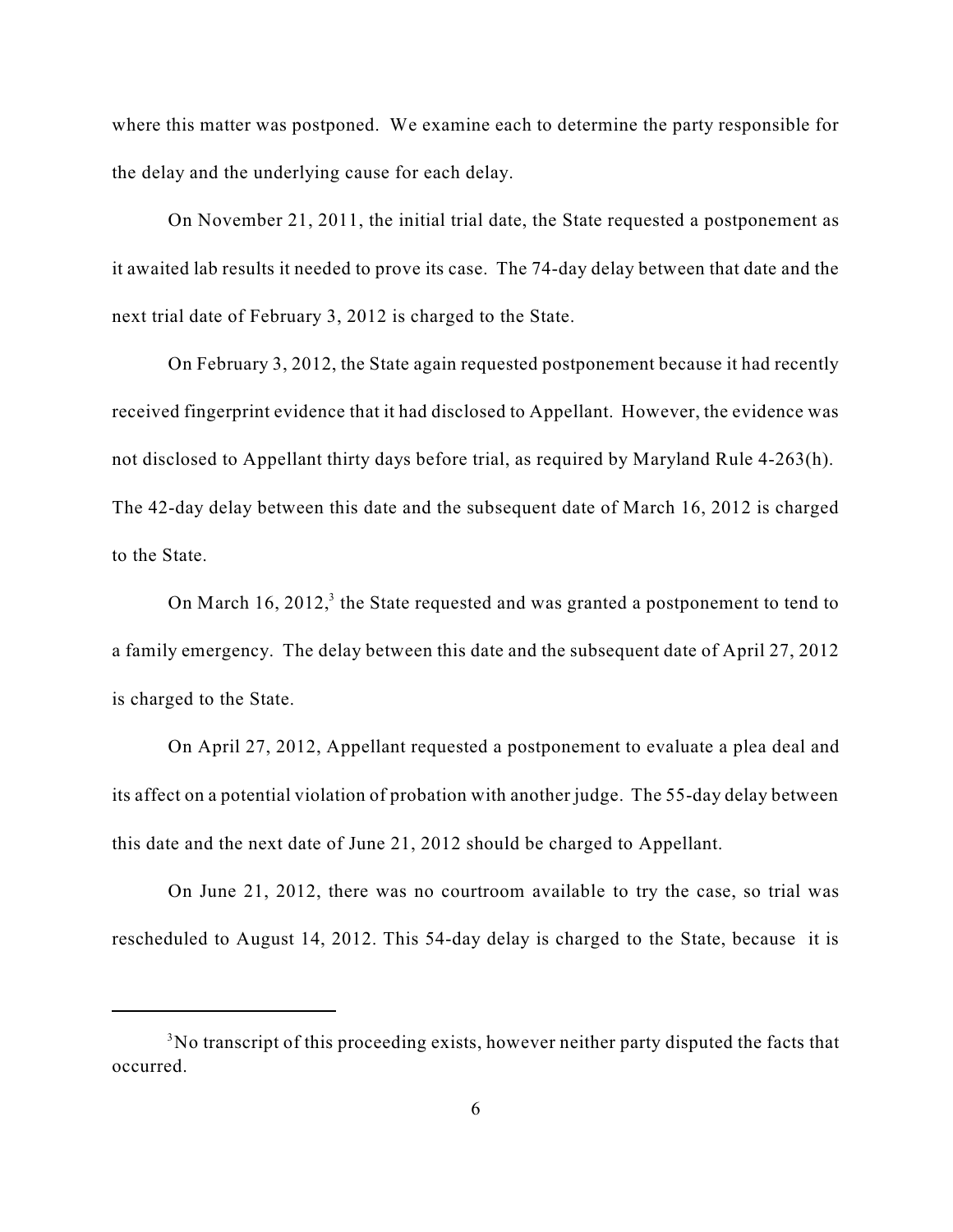ultimately responsible for conducting the trial. This delay, however, is not weighed heavily against the State, as overcrowded courts are a "more neutral reason" for delay than deliberate attempts to prejudice a defendant. *Barker*, 407 U.S. at 531.

On August 14, 2012, there was again no courtroom available for this case. It was rescheduled to October 12, 2012. Again, as above, this 59-day delay is weighed lightly against the State.

On October 12, 2012, Appellant requested a postponement because his counsel was ill. The case was rescheduled to December 12, 2012. The 62-day delay is charged to Appellant.

On December 12, 2012, there was again no courtroom available. The matter was rescheduled to December 13, 2012, when there was no judge available. The matter finally proceeded to trial on February 19, 2013. The 69-day delay between December 12, 2012 and February 19, 2013 is weighed lightly against the State.

Appellant is responsible for 117 of the 587-day delay. The State is responsible for the majority of the delay, 182 days of which were due to overcrowded courts, and therefore weighed lightly against the State. *Barker*, 407 U.S. at 531. The remaining 288 days of delay were caused by the State. One of the delays was due to a family emergency, and Appellant does not assert that it was calculated to prejudice him in any way. The remaining two delays were caused by awaiting lab results and permitting Appellant to have 30 days to examine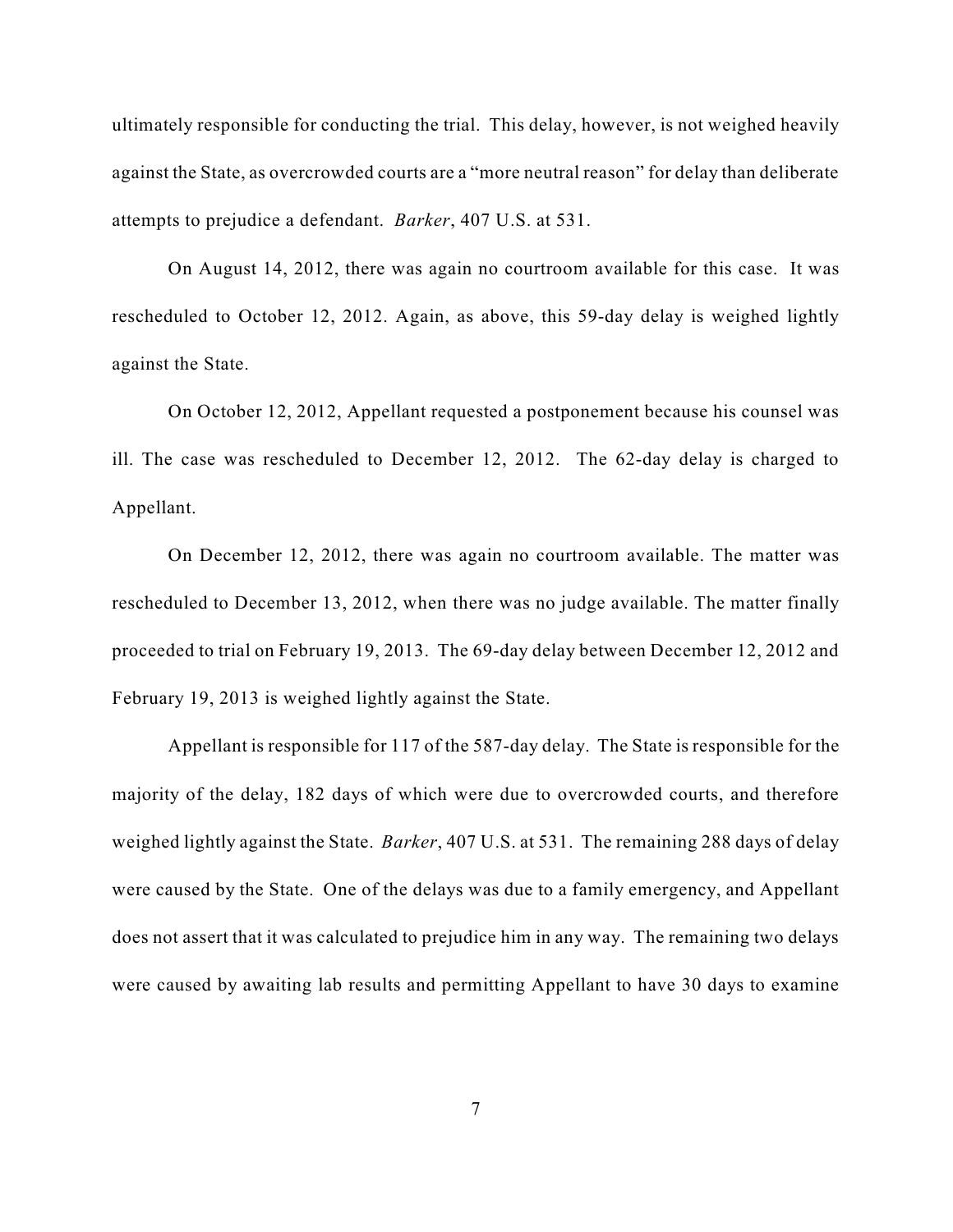those lab results.<sup>4</sup> We are persuaded that neither of these delays were calculated in any way to prejudice Appellant's case. Accordingly, we hold that the length of the delay does weigh slightly against the state, but the reasons for delays are mostly neutral.

#### *Appellant's Assertion of the Right*

Appellant explicitly objected to the postponement on November 21, 2011 and implicitly objected on February 3, 2012, August 14, 2012, December 12, 2012 when his counsel stated, "We're ready for trial." We do give some weight to the formal objection, but do not weigh the implicit objections heavily, as they were not clearly articulated nor fervently made. This factor weighs slightly in Appellant's favor.

#### *Prejudice*

In assessing prejudice, we consider the harms against which the right to a speedy trial

was designed to protect:

(i) to prevent oppressive pretrial incarceration; (ii) to minimize anxiety and concern of the accused; and (iii) to limit the possibility that the defense will be impaired. Of these, the most serious is the last, because the inability of a defendant adequately to prepare his case skews the fairness of the entire system.

*State v. Kanneh*, 403 Md. 678, 693 (2008) (Citation and quotation omitted). It is undisputed that Appellant was subjected to pretrial incarceration during the 587-day delay, and that this period did not minimize his anxiety about the case. Appellant, however, fails to demonstrate the most serious prejudice, that his defense was impaired in any way by the delay. Appellant

<sup>&</sup>lt;sup>4</sup>See Maryland Rule 4-263(h).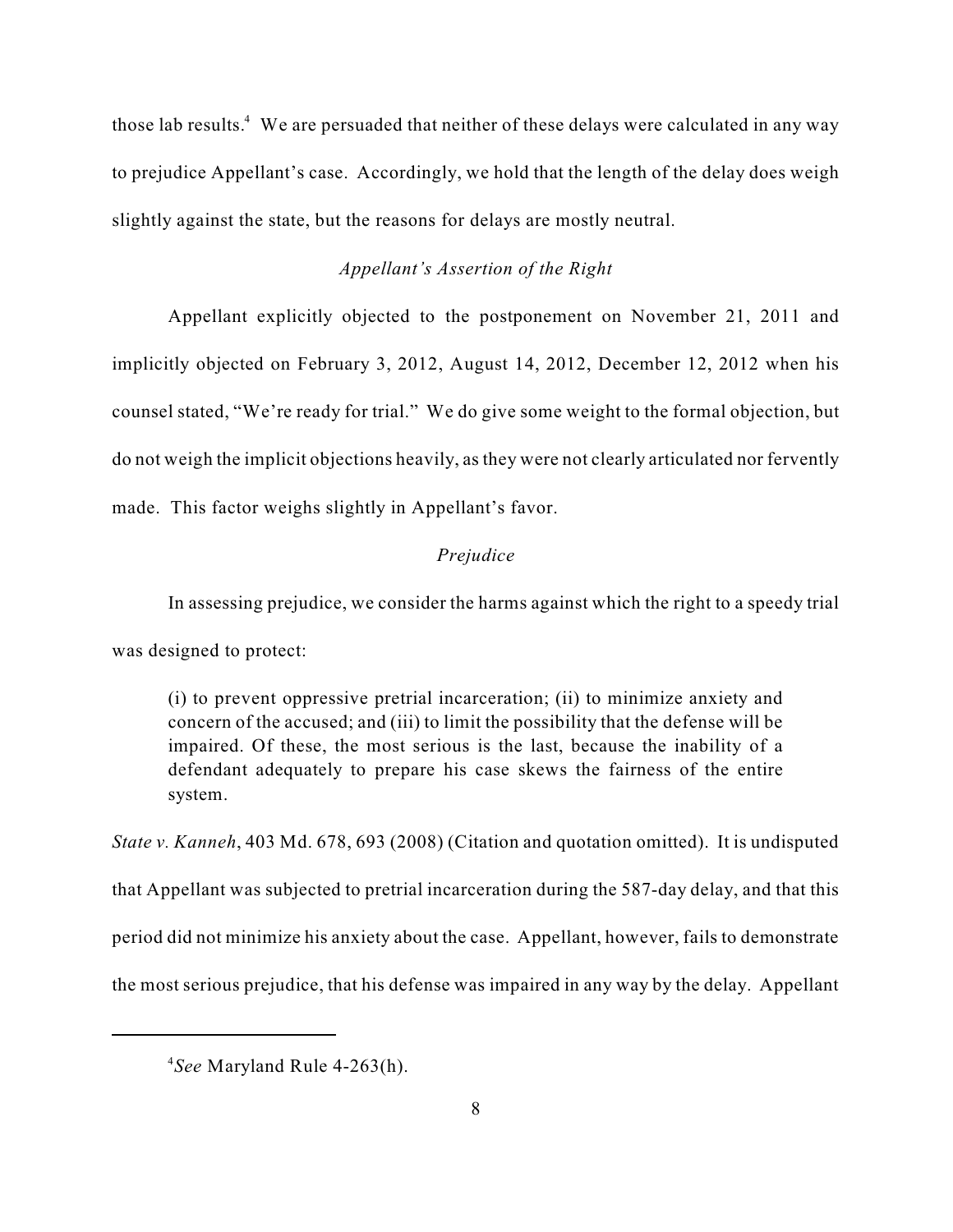offers no specific way in which his defense was prejudiced, save for "personal factors" such as disruption of employment, curtailment of his associations, and financial strain. *Divver*, 356 Md. at 395. To be sure, these issues are pertinent to Appellant's case, however, they do not demonstrate that his defense was impaired in any way.

Though the delay in this matter was protracted, the reasons for it were generally reasonable. Appellant did assert his right to a speedy trial at certain pre-trial hearings, but he did not demonstrate the mostsignificant type of prejudice, *viz.,* impairment of his defense. Accordingly, we are persuaded that the circuit court did not err in denying Appellant's motion to dismiss based on a violation of his constitutional right to a speedy trial.

**II.**

The second issue Appellant raises is that the trial court erred when it denied Appellant's request to suppress an in-court identification. Following the court's other preliminary rulings, Appellant addressed the court himself and the following colloquy occurred:

With all due respect, Judge, and bear with me. Just indulge me, just for a second here.

I don't believe I can actually get a fair trial because the State, as well as the Office of the Public Defender, has already prejudiced this case. Let me explain, as best I can and as quick as I can and let me try to get to my point.

On two occasions, and I'm going to address one in particular, right? The State has a witness that said -- that's going to testify that I'm the individual that he pointed out. Your Honor, that would never happen if, in fact, we did a courtroom identification. The courtroom identification cannot be possible, simply because on more than one occasion the arresting officer and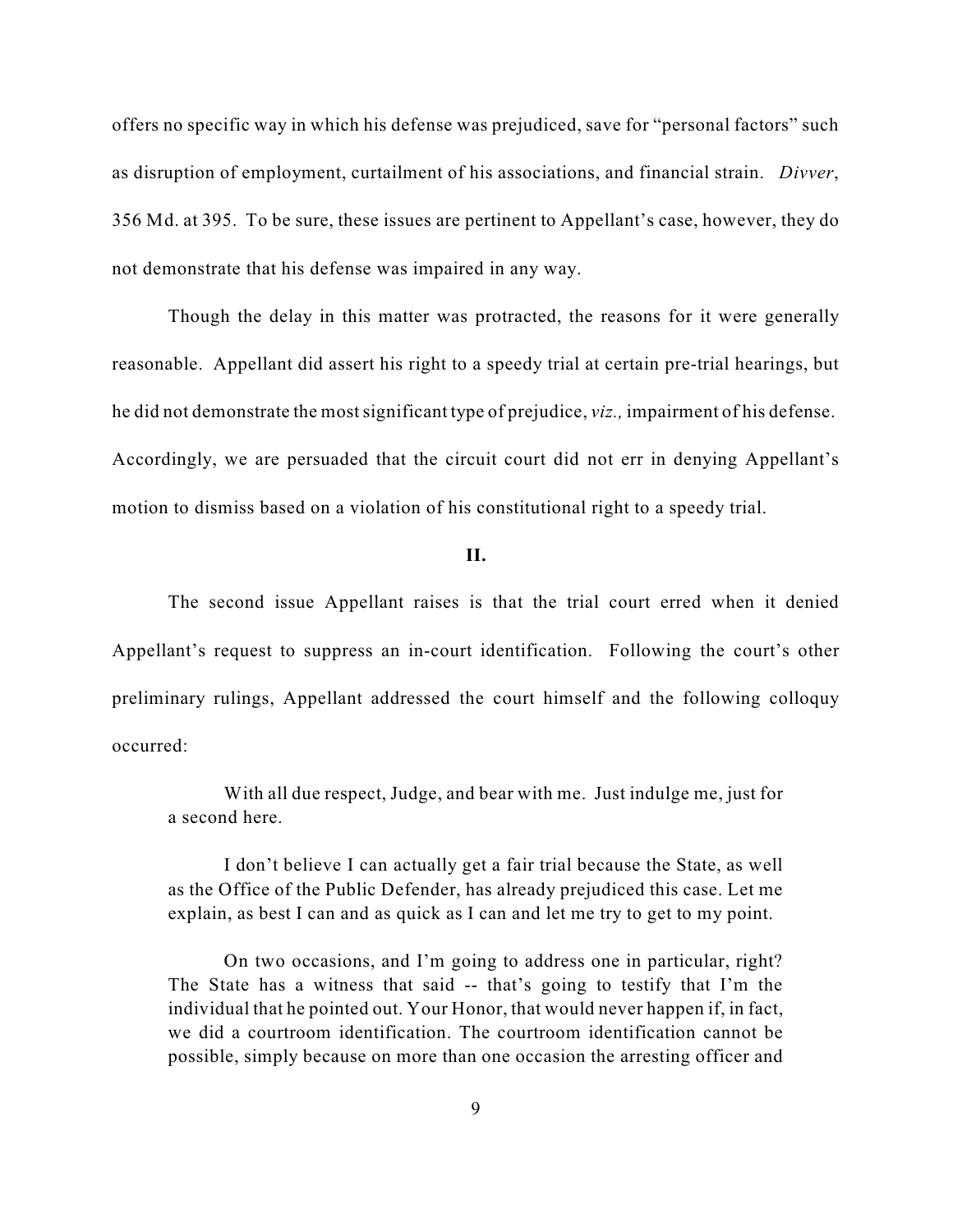the witness was in the courtroom. He pointed me out. That's Mr. Glasgow right there. If he was never in the courtroom, he could have never identified me because I'm not the individual that he saw.

THE COURT: Alright. 15 more seconds, Mr. Glasgow.

[Appellant]: The case is all - -

THE COURT: Do you have anything else- -

[Appellant]: The case has already been prejudiced, Judge Fletcher (*sic*).

THE COURT: Anything else, sir?

[Appellant]: I strongly object. How can I get a fair trial? How can I get a fair trial when- -

THE COURT: Alright. I - - Alright. Mr. Glasgow, you may be quiet now. I have indulged you. Although you are represented by Counsel here, by very able Counsel, to speak directly. You have not said anything that would comport with any reason for me not to try the case. So, we're going to proceed to trial.

[Appellant]: I understand that. But I - -

THE COURT: I will not hear from you further.

[Appellant]: But I want it to be on record. I object. Your Honor-

THE COURT: No.

[Appellant]: I simply object simply because how can I get a fair trial?

THE COURT: Mr. Glasgow?

[Appellant]: I wanted a court room identification.

THE COURT: Mr. Glasgow, be quiet!

[Appellant]: I wanted a courtroom identification.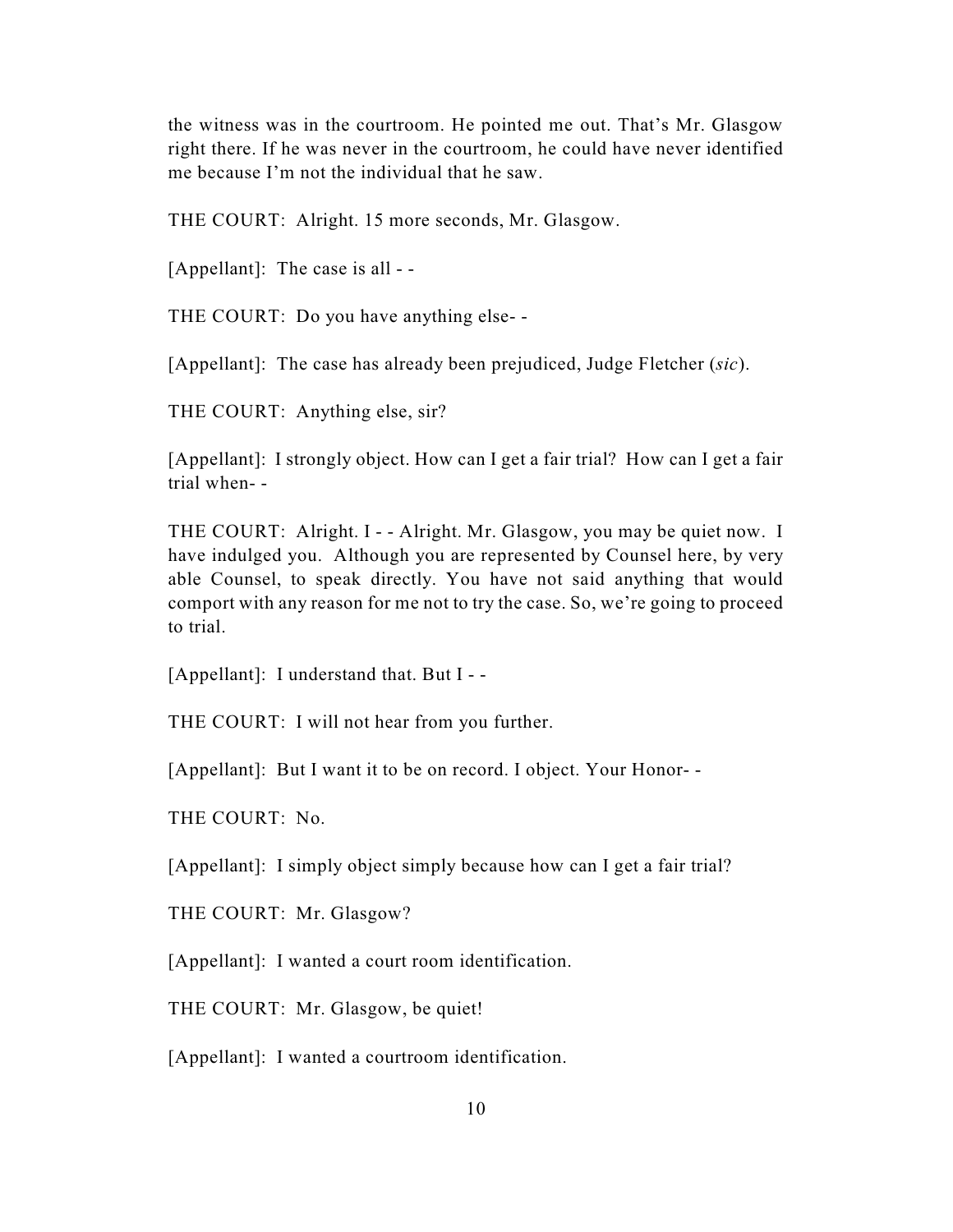THE COURT: Mr. Glasgow- -

[Appellant]: I wanted a courtroom identification - -

THE COURT:- - be quiet!

[Appellant]:- - and if he's in the court room and he's already identified me, how can I have a courtroom identification?

THE COURT: Mr. Glasgow, this is the third time I've said be quiet. If you speak again, if you speak again, you will be in contempt of court. Do you understand that?

[Appellant]: Why I be in contempt? Because can I have a fair trial?

THE COURT: Take him back to the lockup please. Wait a moment. Wait a moment. Rather than delay the case, we're going to go trial Mr. Glasgow, but you will not speak when we have jurors here.

[Appellant]: I can't have a fair trial. I cannot have a fair trial - -

THE COURT: Well, that's what- -

[Appellant]: How am I going to have a fair trial?

THE COURT: That's for me to decide.

[Appellant]: Error is error. Error is plain error.

THE COURT: That's for me to decide.

[Appellant]: The State- - the State allowed that witness to be in the courtroom when he shouldn't of. When he shouldn't have. He could not identify me until he sat there with that police officer. He could not- -

THE COURT: Mr. Glasgow?

[Appellant]: He could not identify me if I had a courtroom identification. That's not possible now.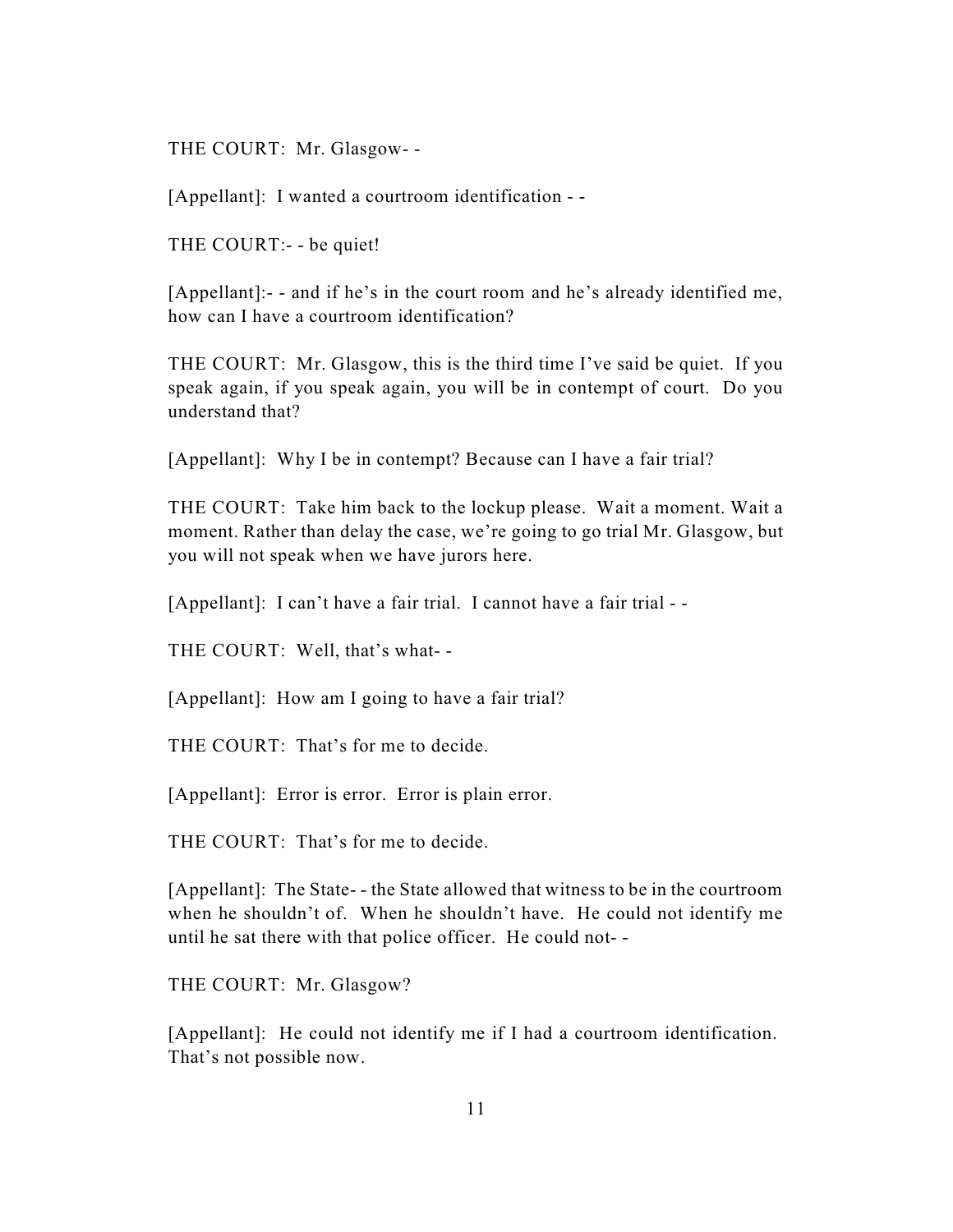THE COURT: Mr. Glasgow, sit- -

[Appellant]: The case is already prejudiced.

THE COURT: Sit down!

[Appellant]: The case is already prejudiced.

THE COURT: Sit down, sir! I don't have patience for you. Sit down!

[Appellant]: And I don't have patience for what just occurred to me.

THE COURT: Lock him up! Lock him up! I'll take a recess.

THE CLERK: All rise.

After proceedings resumed, the court admonished Appellant:

In a few minutes we're going to bring jurors in. If you act up in front of the jurors, my options are to have you handcuffed, in the presence of the jurors, which is not good for your case, or, to have you removed from the courtroom, and to proceed with the trial without you here, which would mean that [trial counsel] would have to conduct it, as best he can, without being able to consult with [you] during the trial. Neither of those things is good for you, but understand that nothing you do is going to delay this trial.

Appellant was removed from the courtroom for the remainder of the day, during which the jury was selected. Following the end of jury selection, he was brought back into the courtroom and informed that throughout the case he would be given opportunities to participate in his trial, if he so chose. It was at that time that he informed the court that his problem with in-court identification stemmed from the pre-trial hearing on December 13, 2012, not the hearings that day.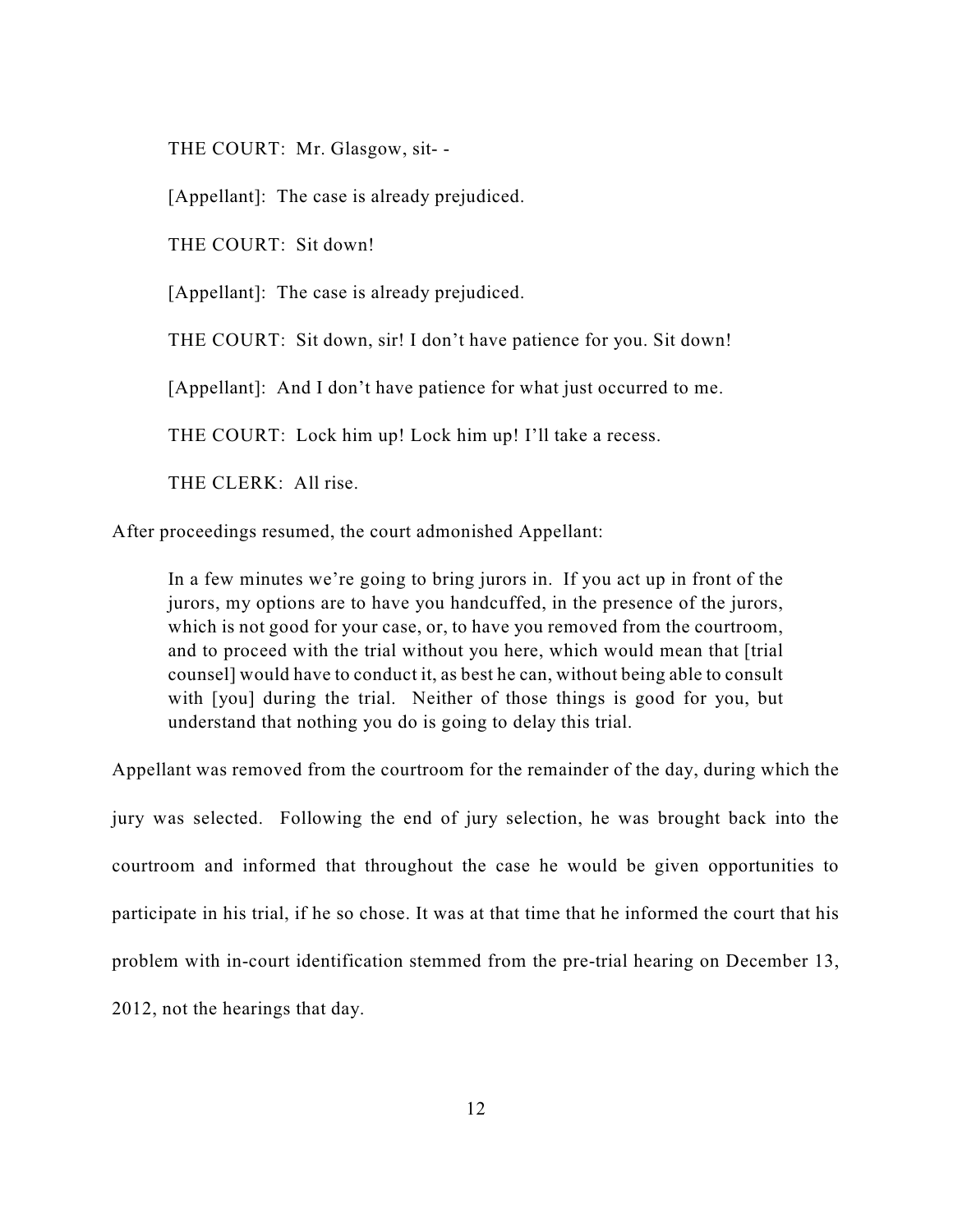Here, Appellant claims that the court erred in permitting witnesses to see him seated at the defense table, thus tainting their identification of him. We remain unsure as to what Appellant meant when he demanded a "court room identification." Appellant cites no law which supports the idea that simply sitting at a defendant's table is sufficient to taint an incourt identification. Further, Appellant asserted that his complaint stemmed not from the proceedings on the first day of trial, but rather from the hearing held on December 13, 2012. Accordingly, we hold that the circuit court did not err in denying Appellant's motion to suppress, when faced with the obviously disruptive tactics employed by Appellant.

#### **III.**

Finally, Appellant asserts that the circuit court erred in failing to address what he now terms an "implicit pre-trial request to dismiss counsel." He contends that the colloquy cited above indicated an implicit dissatisfaction with his counsel, which should have prompted the court to comply with Maryland Rule 4-215. The State counters that Appellant made no explicit or implicit request to discharge counsel, and therefore, Maryland Rule 4-215 was not implicated.

Appellant concedes that he did not make an explicit request to discharge counsel. Consequently, his argument rests on his contention that, according to the Court of Appeals, merely stating dissatisfaction with counsel is sufficient to trigger Maryland Rule 4-215. *See State v. Hardy*, 415 Md. 612, 622-23 (2010). Relying, among other cases, on *State v. Campbell*, 385 Md. 616 (2005), the *Hardy* court held, "A defendant makes such a request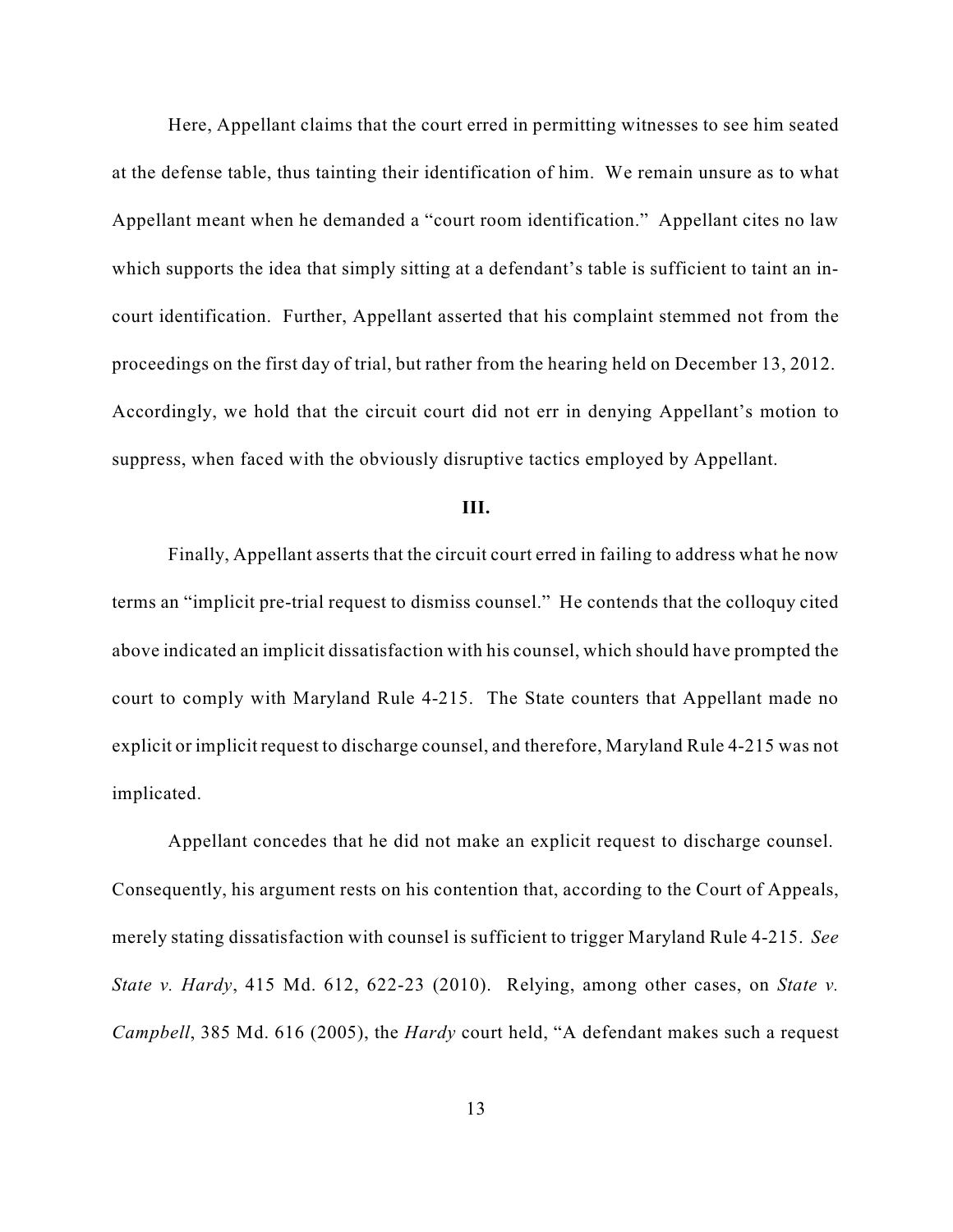even when his or her statement constitutes more a declaration of dissatisfaction with counsel than an explicit request to discharge." *Hardy*, 415 Md. at 623. The holding in *Campbell*, upon which *Hardy* relied was, based on the following statements as an implicit request for dismissal of counsel:

regarding his dissatisfaction with his attorney, if timely, should have triggered an inquiry by the court as to whether [the defendant] wanted to discharge his counsel. [The defendant] made several statements to the court about his dissatisfaction with his attorney: "I don't like this man as my representative;" "We had conflicts way before this ever started, man in the first trial;" "The man told me he ain't going to represent me;" "He ain't have my best interest at heart;" "You all wouldn't let me fire him." ... Based upon [the defendant]'s expressed dissatisfaction with his attorney, a court reasonably could deduce that [the defendant] sought to discharge his counsel.

*Wood v. State*, 209 Md. App. 246, 285-86 (2012), *aff'd*, 436 Md. 276 (2013) (quoting *Campbell*, 385 Md. at 634). In *Hardy*, the Court of appeals held that the defendant's statement that he was "thinking about changing [his] attorney or something." *Hardy*, 415 Md. at 622.

Here, Appellant's statements did not begin to approach those in *Hardy* or *Campbell*. During Appellant's many colloquies with the court, he did indicate that he wanted his attorney to argue the "court room identification" motion he was asserting. In addition, he also said that he felt his case had been prejudiced by both the State and the Office of the Public Defender. He did not, however, indicate a desire to dismiss his attorney at any time. The dissatisfaction voiced in *Hardy* and *Campbell* is of a much different nature than what Appellant articulated here. *Hardy* and *Campbell* permitted defendants not versed in the law